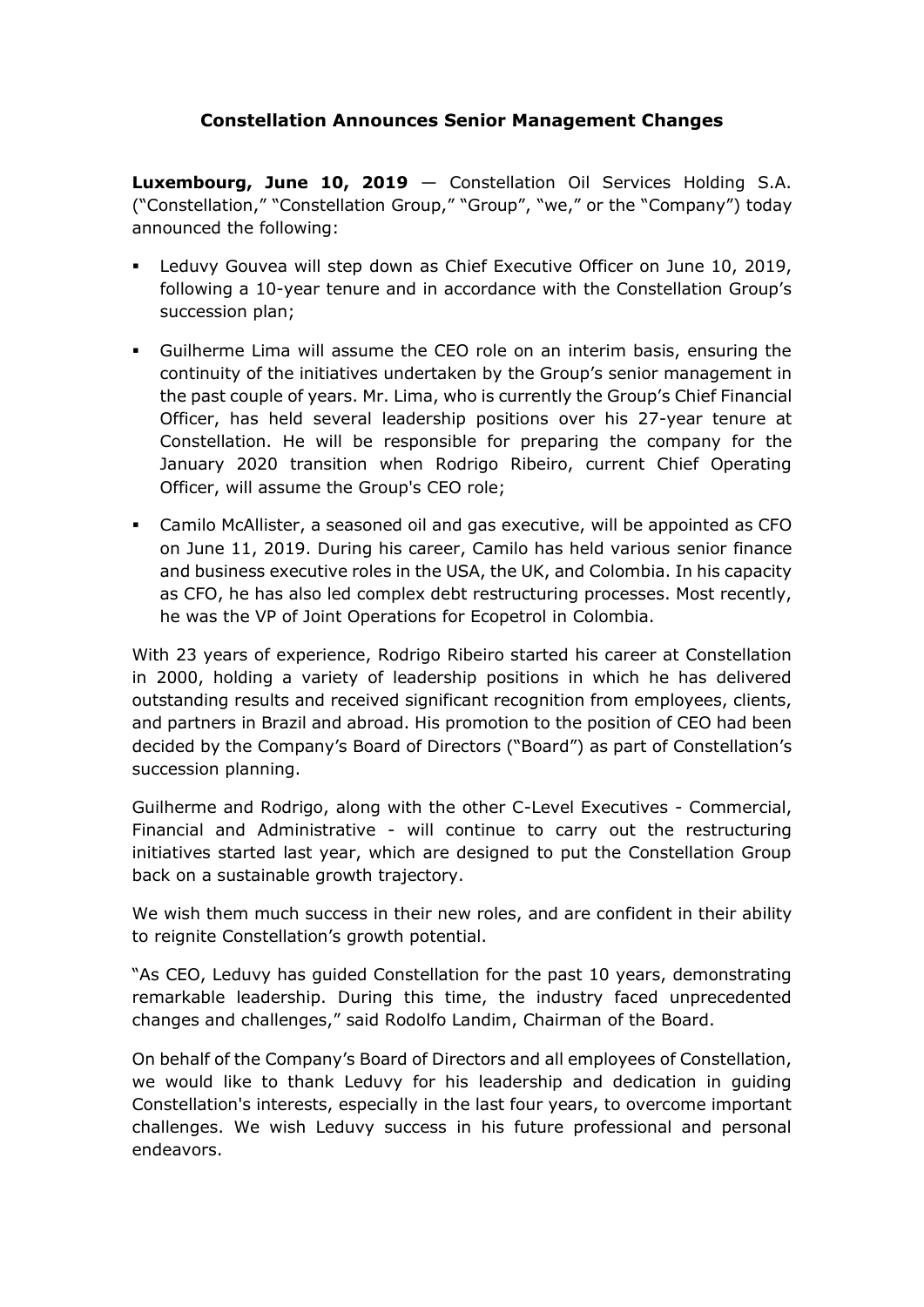*Guilherme Ribeiro Vieira Lima*. Mr. Lima, the interim CEO, has 27 years of tenure at Constellation and 37 years of oil and gas services experience. He has been the Group's CFO since 2004. He also served as a Financial Manager while working at our subsidiary company, Serviços de Petróleo Constellation, from 1996-2004, having previously worked for Constellation from 1981-1984 as support engineering and supply chain. Mr. Lima is currently based at Constellation Panama. He began his career working at Sotreq, a Caterpillar dealer in Brazil, and acquired extensive experience while working for various other engineering and drilling companies as a financial and administrative manager, supply manager, operations coordinator and engineering manager. Mr. Lima holds a bachelor's degree in mechanical engineering, an MBA in Finance from IBMEC – Instituto Brasileiro de Mercado de Capitais, and an MBA in Petroleum from the COPPEAD Graduate School of Business ("COPPEAD") at the Federal University of Rio de Janeiro ("UFRJ").

*Rodrigo Ribeiro*. Mr. Ribeiro has been the Chief Operating Officer of the Constellation Group since July 2012. He has 22 years of oil and gas services experience, having started his career in 1996 and joined the Constellation Group in January 2000. Since then, Mr. Ribeiro has held several different positions in the operations division of Constellation, including General Offshore Operations Manager, Engineering & Support Manager, and Rig Manager. As Project Manager from 2005 to 2009, Mr. Ribeiro oversaw the upgrades of the Alaskan Star, Atlantic Star and Olinda Star in Brazil. Additionally, he was the Site Manager in charge of Gold Star and Alpha Star constructions in Singapore. Mr. Ribeiro holds a degree in Mechanical Engineering, a graduate degree in Petroleum Engineering, Safety Engineering, and an MBA from FDC Business School. Additionally, Mr. Ribeiro is currently enrolled in a Master's Program in Mineral Engineering with a specialization in Oil and Gas at the University of São Paulo (USP) and he is Director of ABESPetro, the Brazilian Association of the Oil and Gas Services Providers.

*Camilo McAllister*. Mr. McAllister has over 23 years of experience in the oil and gas industry. He began his career at BP, where he worked for 15 years and held several positions in the Finance, Supply Chain and Commercial departments, including Investor Relations Manager in New York, Commercial Relations Manager in Colombia and Senior Planning and Performance Manager in London. During the past nine years, Mr. McAllister held executive, CFO, and CEO positions at oil and gas companies. He was the CFO and CEO at Vetra E&P. Later, he occupied CFO position at Frontera Energy where he was responsible for HR, Supply Chain, Investor Relations, IT, Strategy, Planning, and Finance. Most recently, he was VP of Joint Operations at Ecopetrol in Colombia. Mr. Camilo holds an MBA degree from Duke University on Business Administration and a bachelor's degree in Business Administration from CESA.